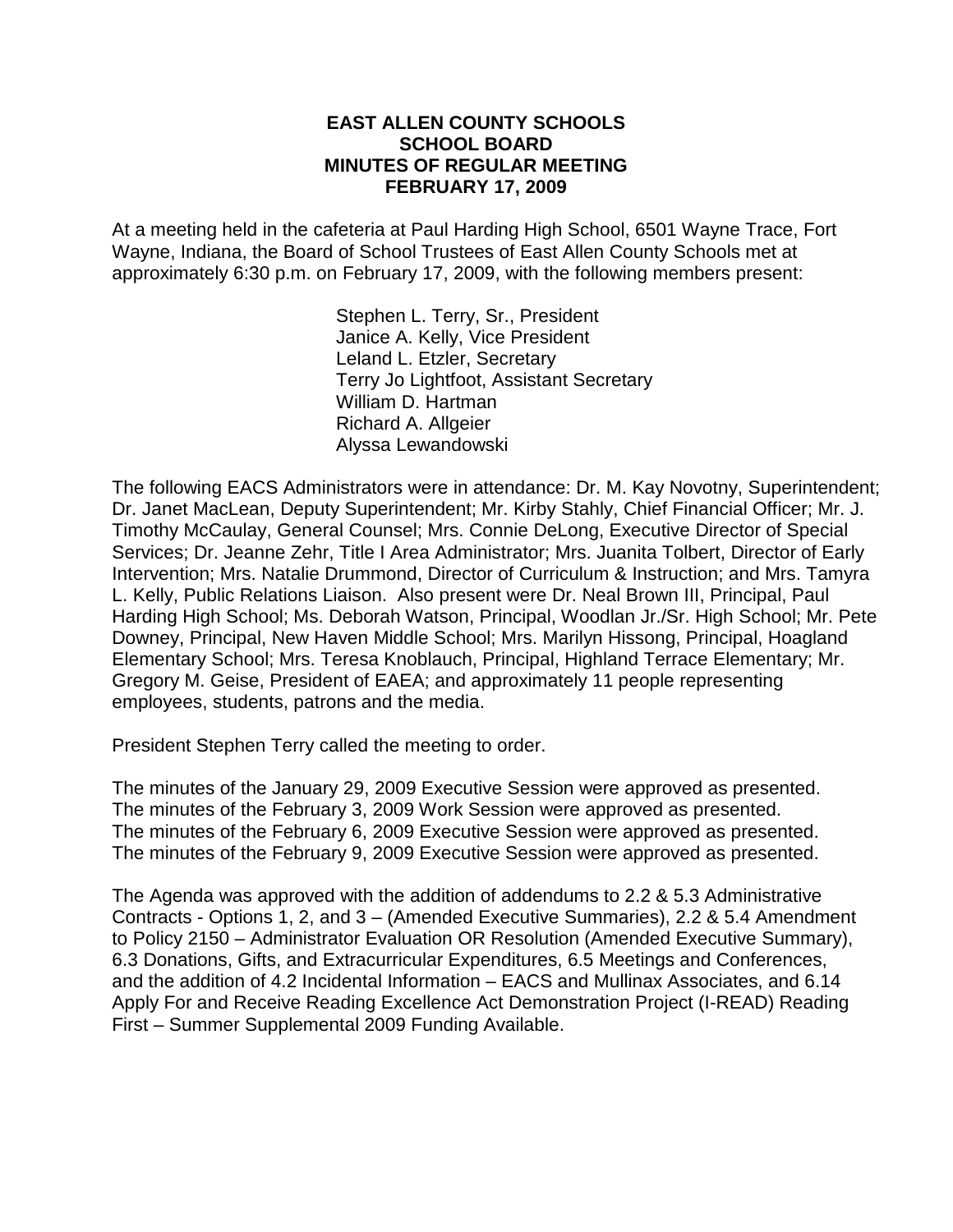## Recognitions:

- Approximately 200 Monroeville Elementary students made Valentine Cards for troops in Iraq. The students wanted to bring cheer into their day and to let them know they are loved and appreciated for all the hard work they are doing to defend our country and for being away from their families for such a long time.
- Each year, the Hoosier Association of Science Teachers, Inc. (HASTI) Board of Directors identifies individuals who have devoted time and effort to this organization beyond what is expected, and they recognize them for their distinguished service. New Haven High School science teacher, Mr. Mark Mettert, has been recognized as a recipient of the Edward L. Frazier Distinguished Service Award. He was presented this award at the HASTI Conference held in February.

Spotlights on Education:

# "Elementary Literacy Program"

Ms. Natalie Drummond, Director of Curriculum & Instruction, highlighted current professional development for elementary teachers in the area of Balanced Literacy as well as 6+1 Writing Traits. She shared that two elementary buildings are currently piloting a process that will be used to articulate a core curriculum using forward mapping of the literacy framework instructional strategies. Performance on EACS ISTEP+/GQE literacy standards were also reviewed.

### "Middle School Configuration Options"

EACS is committed to providing exemplary programming for all student groups. Dr. Jan MacLean, Deputy Superintendent, presented information examining the possibility of creating middle level student populations, grades 6-8, in all secondary schools that currently have grades 7-12 (Heritage, Woodlan, and Leo). This configuration would allow for better alignment of district-wide curriculum, instructional practices, and professional development for middle level learners.

# **Section 2.0 Discussion Items**

### 2.1 Cash Tuition Transfers and Waivers

Since the last Board meeting, language in proposed new Policy 5118 was changed to extend the deadline date for cash tuition transfers to May 15<sup>th</sup>. The Choice transfer deadline date will remain March 15<sup>th</sup>.

### 2.2 Administrative Contracts (One Year vs. Two Year)

Three revised Policy options and Executive Summaries were given to the Board. Two of the options propose permanent change in the policy governing the length of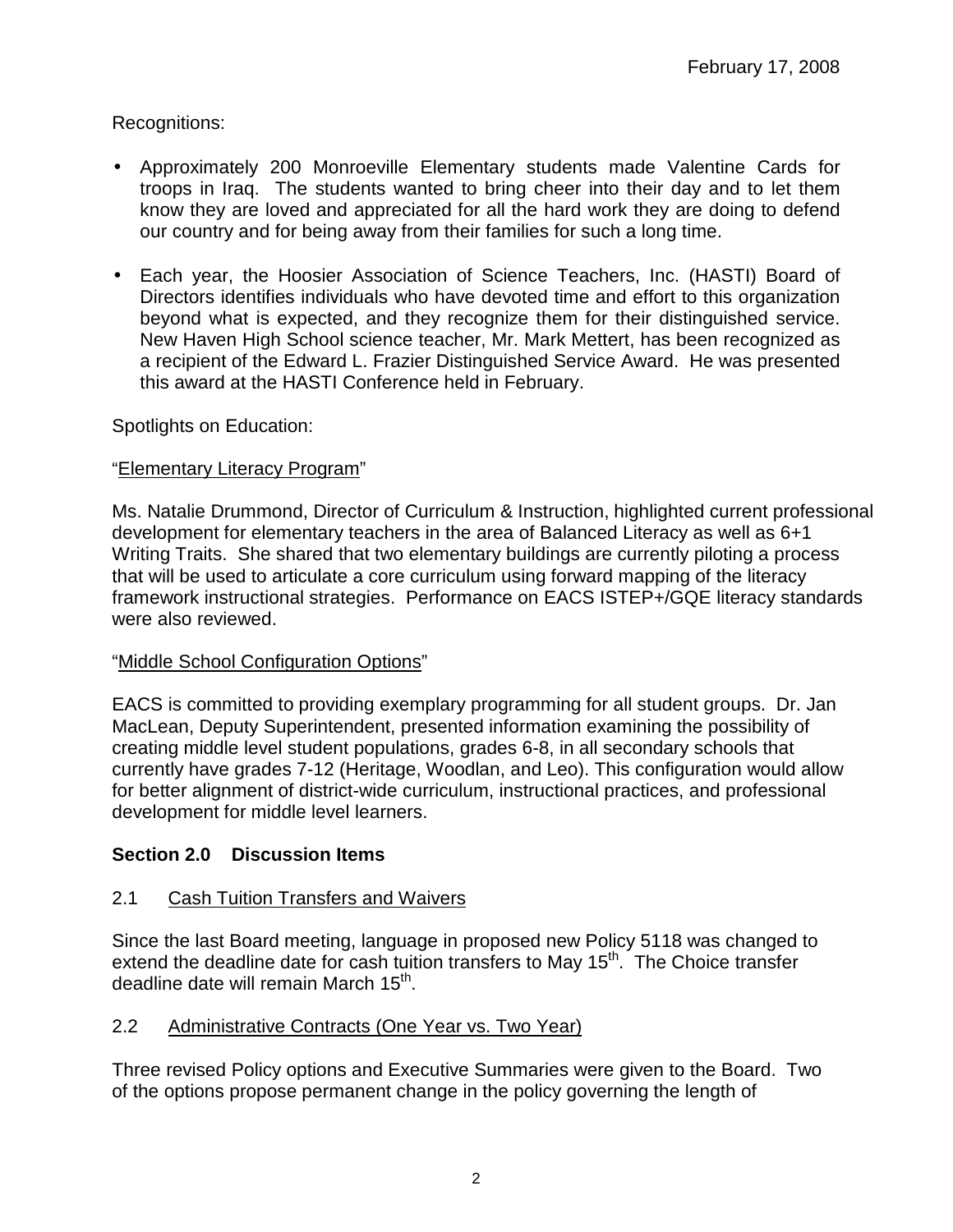administrators' contracts. The third option suspends the current policy for the 2009-10 school year only. Option Four leaves the current policy as is. Adoption of either of these first two options will also require permanent modification of Policy 2150 to eliminate the current link between an administrator's evaluation and the length of the administrator's contract. Board discussion occurred.

#### **Section 3.0 Public Expressions**

None

### **Section 4.0 Information Items**

#### 4.2 Incidental Information

Several Board members had questions regarding procurement cards. Mr. Stahly provided the answers.

The following revised Administrative Policies were promulgated to the Board:

- 3326.1 Credit Cards and Procurement Cards (see Exhibit A, incorporated herein).
- 4140.26a Reimbursement of Pre-approved Expenses Related to Educational Work-Related Conferences (Section 4 only) (see Exhibit B, incorporated herein).
- 4146 Tax Sheltered Retirement Plan 403(b) (see Exhibit C, incorporated herein).
- 6111.1 Emergency Closing and Delaying of Schools (Section 5 only) (see Exhibit D, incorporated herein).
- -Also provided to the Board was EACS Technology Assessment information.

-Information regarding EACS and Mullinax Associates was given to the Board as information, with formal action recommended for the March  $3<sup>rd</sup>$  Board meeting.

-The monthly Financial Status Report of the General Fund and Transportation Fund, along with the Financial Report, and the Food Service Activity Report were provided to the Board.

#### **Section 5.0 Action Item**

5.1 New Administrative Policy 5118 – Cash Tuition Transfers (see Exhibit E, incorporated herein).

Mr. Allgeier moved to accept this new Administrative Policy as written. Mr. Hartman seconded the motion and it was unanimously approved.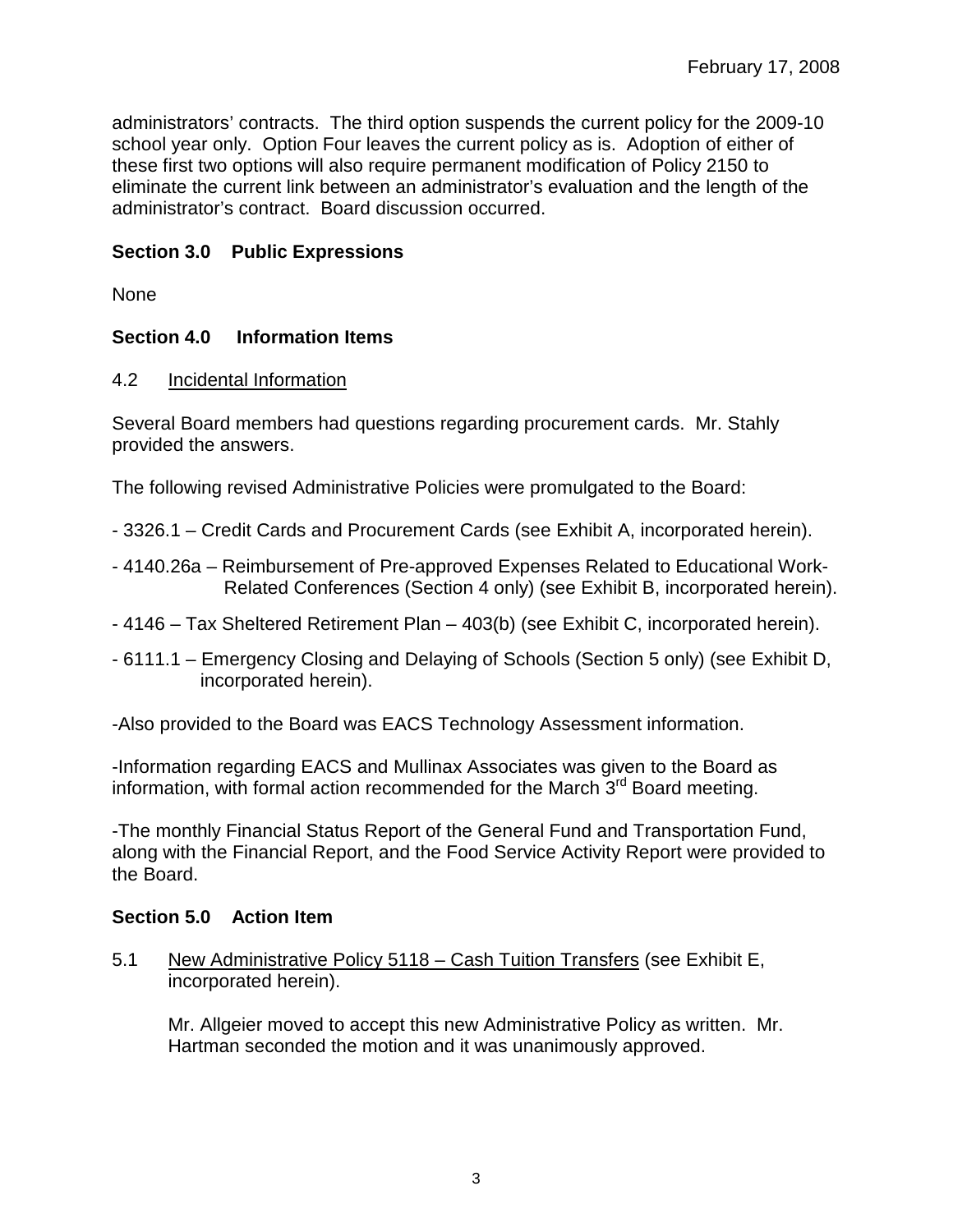5.2 New Administrative Policy 5118.5 – Cash Tuition Waivers (see Exhibit F, incorporated herein).

Vice President Kelly moved to accept this new Administrative Policy as written. Mr. Hartman seconded the motion and it was unanimously approved.

5.3 Amendment to Policy 2170, Section 3 – Administrator Contract Length (see Exhibit G, incorporated herein).

Mr. Allgeier moved to accept Option 3. Mr. Hartman seconded the motion. The motion passed 5-2, with Mrs. Lightfoot and Ms. Lewandowski opposed.

5.4 Resolution for Amendment to Policy 2150 - Administrator Evaluation (see Exhibit H, incorporated herein).

Vice President Kelly moved to accept the Resolution. Mr. Allgeier seconded the motion and it was unanimously approved.

#### **Section 6.0 Consent Items**

Mr. Allgeier moved to approve the consent items with addendums as presented. Secretary Etzler seconded the motion and it passed unanimously. The following consent items were approved:

- 6.1 Approval of payroll claims for the payroll period ending January 2, 2009 in the amount of \$1,919,009.76; and for the payroll period ending January 16, 2009 in the amount of \$1,880,159.04.
- 6.2 Approval of vendor claims: 249832-249846, 250210-250225, 250267-250507; manual checks 5474-5487, 17588-17599; and electronic transfers 011409, 012109, 012309, 0102709, 000920-000944, totaling \$7,231,694.81.
- 6.3 Approval to New Haven Middle School to accept a donation in the amount of \$50.00 from White Tiger Martial Arts. Funds are to be used by the Special Education classes at NHMS for their Winter Festival project.

Approval to Harlan Elementary School to accept a donation in the amount of \$800.00 from Target through their Field Trip Grants Program. This money will be used by their Music Department for choir field trips.

Approval to Southwick Elementary School to accept a donation in the amount of \$700.00 from Target through their Field Trip Grants Program. This money will be used for  $1<sup>st</sup>$  grade field trips.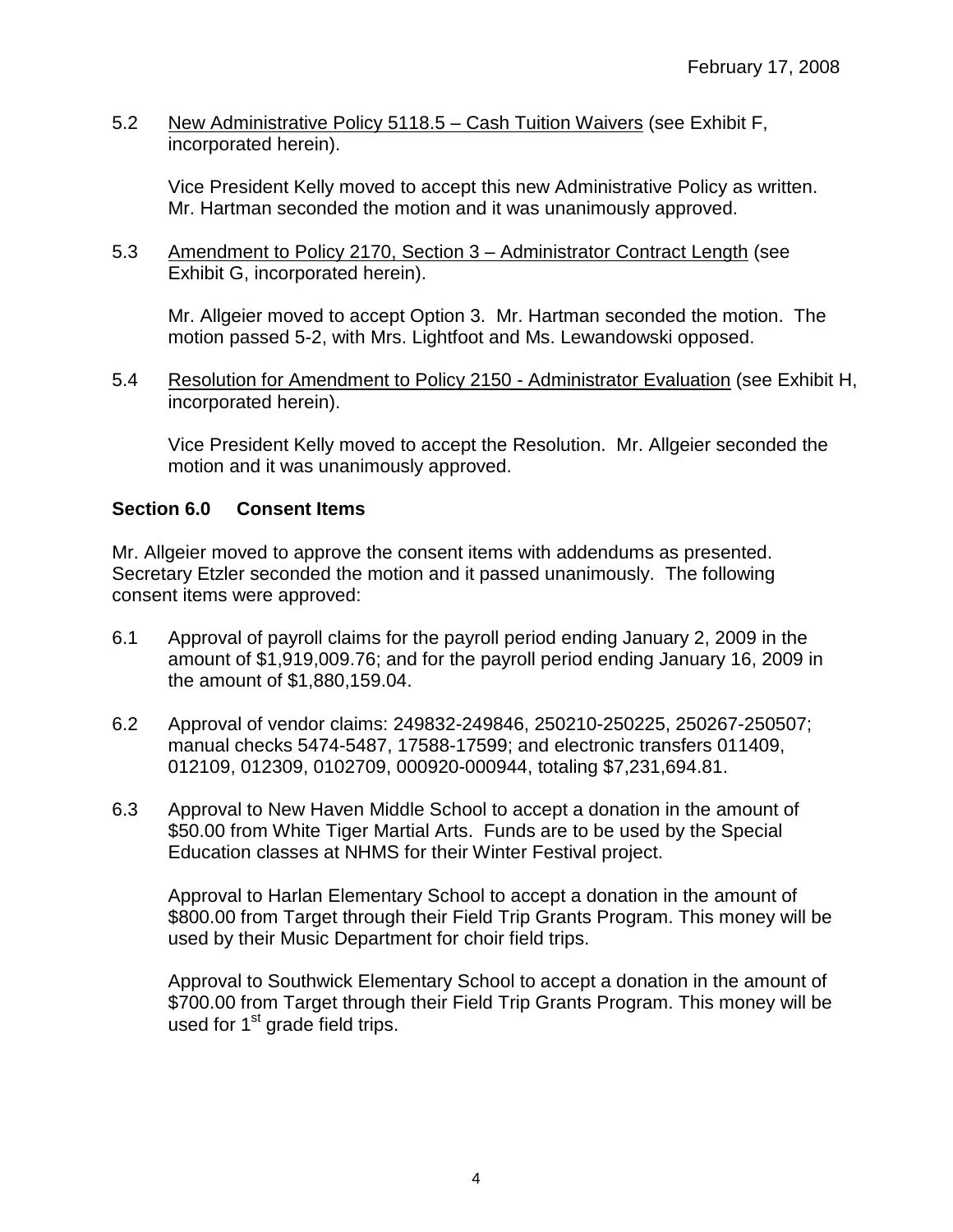Approval to Harlan Elementary School to accept a donation in the amount of \$400.00 from Grabill Bank. The monies will be designated for teachers to purchase teaching materials.

Approval to Leo Jr./Sr. High School to accept a donation in the amount of \$450.00 from Grabill Bank. This money will be placed in LEHS's fund for a new electronic sign.

 Approval to New Haven High School to accept a gift of a CP-X253 LCD Projector, with an approximate retail value of \$1,111.11, from New Haven High School teacher, Ms. Pamela Katsimpalis. Ms. Katsimpalis was awarded this projector through DonorsChoose.org. Authorization has been received from the EACS Technology Department to accept and service this projector.

- 6.5 Approval of Meetings and Conferences (see Exhibit I, incorporated herein).
- 6.6 Approval to Apply For and Receive Community Development Block Grant (see Exhibit J, incorporated herein).
- 6.7 Approval of Procurement Card Participation Agreement (see Exhibit K, incorporated herein).
- 6.8 Approval of Proposed School Board Meeting Schedule for 2009-10SY (see Exhibit L, incorporated herein).
- 6.9 Approval of EACS and Bowen Center Agreement (see Exhibit M, incorporated herein).
- 6.10 Approval of EACS and EACS Custodial Association Collective Bargaining Agreement (see Exhibit N, incorporated herein).
- 6.11 Approval of Driver's Education Fees for 2009 (see Exhibit O, incorporated herein).
- 6.12 Approval of Roof Bid Projects 2009 (see Exhibit P, incorporated herein).
- 6.13 Apply for and Receive Supplemental Services for Recently Arrived Refugees (RAR) Grant. Approval of Memorandum of Understanding Regarding Said Grant (see Exhibit Q, incorporated herein).
- 6.14 Approval to Apply For and Receive Reading Excellence Act Demonstration Project (I-READ) Reading First – Summer Supplemental 2009 Funding Available (see Exhibit R, incorporated herein).